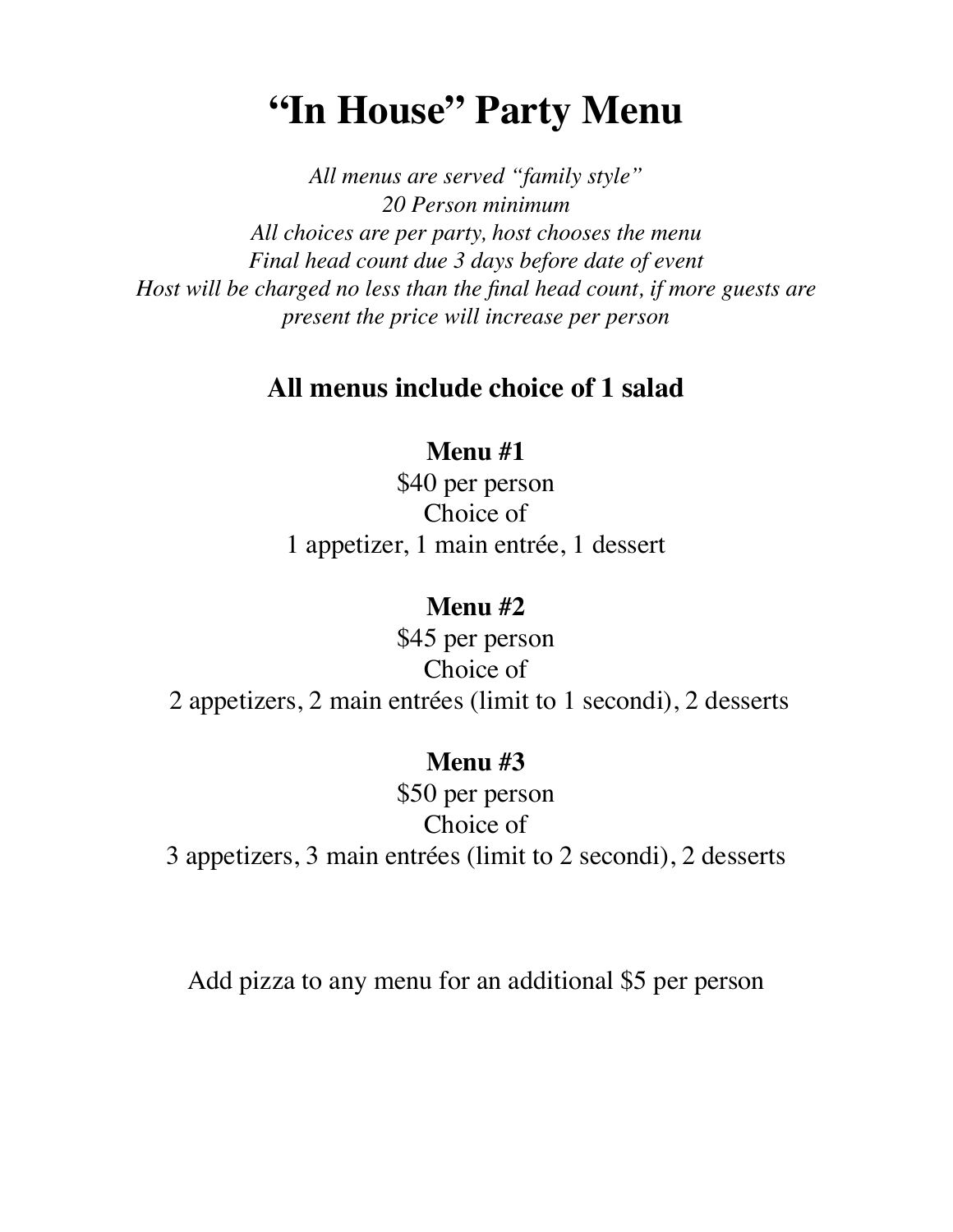# **Menu Options**

# *Appetizers*

### **Calamari Fritti**

Calamari lightly fried served with tomato sauce

### **Bruschetta al Pomodoro**

Toasted ciabatta bread topped with fresh chopped tomatoes, olive oil and basil

### **Caprese**

Sliced Roma tomatoes and fresh mozzarella, basil, olive oil, oregano

### **Antipasto Misto**

Mix selection of cured meats and cheeses

# *Salad*

### **Insalatina**

Mix greens, olives, tomatoes

### **Spinaci**

Baby spinach, cherry tomatoes, walnuts

### **Arugula e funghi**

Arugula, mushrooms, parmesan

Dressing options:

-lemon vinaigrette, -balsamic vinaigrette, -red wine vinaigrette,

# *Main Entrée*

# *Primi*

Gluten Free Pasta available for an additional charge

### **Rigatoni "Nonna Malvina"**

Tomato sauce with beef meatballs, pecorino cheese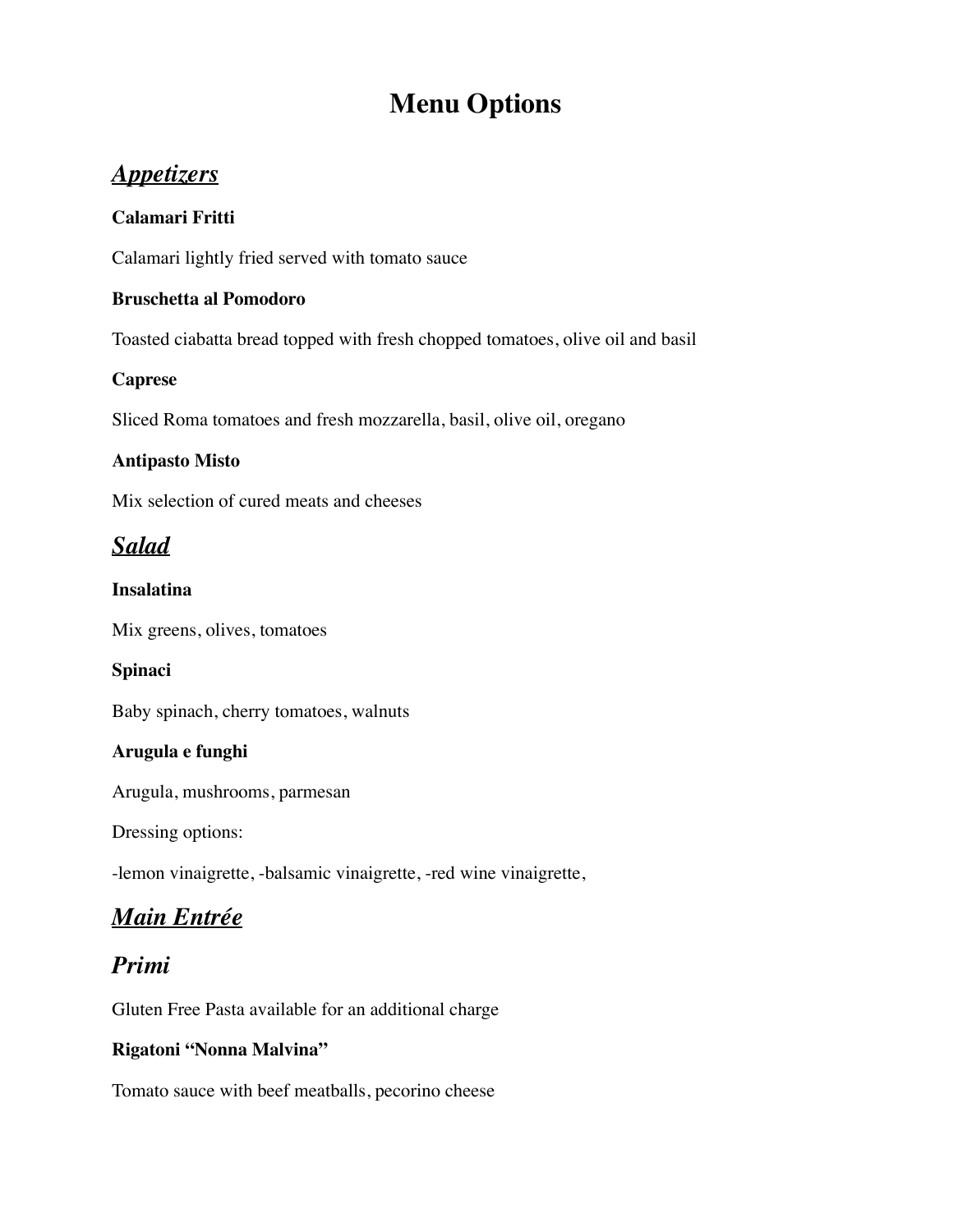#### **Penne Bolognese**

Beef Ragu (meat sauce), mushrooms, basil

#### **Penne Puttanesca**

Tomato sauce, olives, capers, red pepper flakes

#### **Penne Pesto**

Basil Pesto, sun-dried tomatoes, parmesan

#### **Rigatoni con Pollo**

Garlic cream, grilled chopped chicken, parmesan

#### **Rigatoni con Verdure**

Tomato-Cream sauce, asparagus, peas, mushrooms

# *Secondi*

#### **Pollo Piccata**

Chicken breast, capers in a garlic lemon white wine

#### **Pollo Marsala**

Chicken breast, mushroom in a marsala wine sauce

#### **Pollo Parmigiana**

Chicken breast (not breaded) baked in oven with tomato sauce and mozzarella

#### **Salmone Checca**

Fresh salmon with fresh chopped tomatoes, garlic, basil and olive oil.

### *Pizza Available as an Add On*

#### **Margherita**

Tomato sauce, fresh mozzarella, basil

#### **Forestiera**

Tomato sauce, sausage, mushrooms

#### **"Build your Own"**